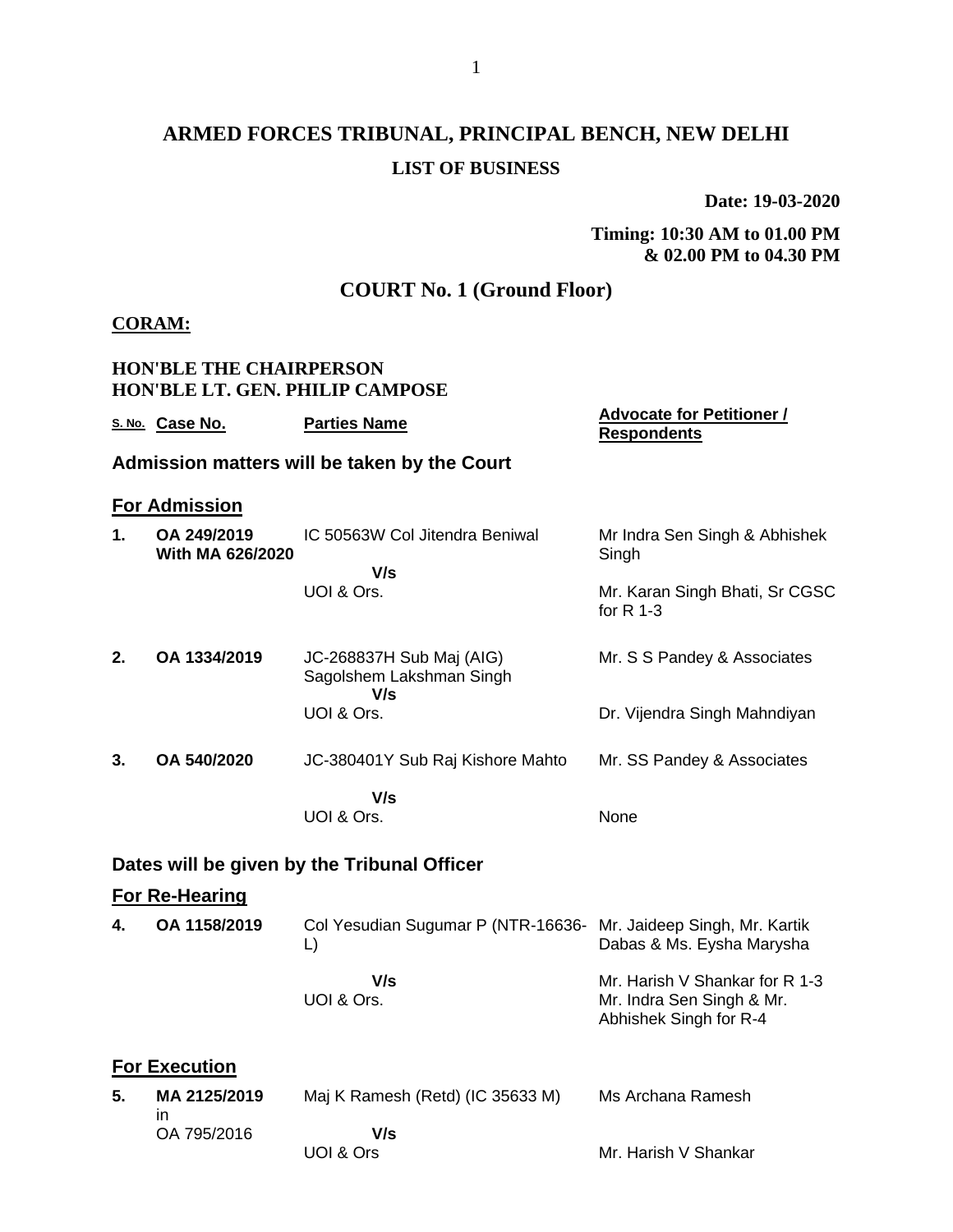| 6.  | MA 2126/2019<br>ın<br>OA 796/2016 | Maj Arun Kumar Saxena (Retd)(IC<br>35127 F)                  | Ms Archana Ramesh             |
|-----|-----------------------------------|--------------------------------------------------------------|-------------------------------|
|     |                                   | V/s<br>UOI & Ors                                             | Mr. Shyam Narayan             |
| 7.  | MA 2127/2019<br>ın<br>OA 797/2016 | Maj Premanathan Vadakumthani<br>(Retd) (IC 35810 F)          | Ms Archana Ramesh             |
|     |                                   | V/s<br>UOI & Ors                                             | Ms. Jyotsna Kaushik           |
| 8.  | MA 2128/2019<br>in                | Maj Dhiman Bose (Retd) (IC 35600 F)                          | Ms Archana Ramesh             |
|     | OA 798/2016                       | V/s<br>UOI & Ors                                             | Mr. V Pattabhi Ram            |
| 9.  | MA 2129/2019<br>in                | Maj Rajeev Chopra (Retd) (IC 38160<br>K)                     | Ms Archana Ramesh             |
|     | OA 729/2017                       | V/s<br>UOI & Ors                                             | Mr. Shyam Narayan             |
|     | <b>For Orders</b>                 |                                                              |                               |
| 10. | MA 546/2017<br>ın<br>MA 416/2017  | Flt Lt MPS Godara (thru his father Mr.<br>Ramchandra Godara) | In person                     |
|     |                                   | V/s<br>UOI & Ors.                                            | Mr Karan Singh Bhati, Sr CGSC |
| 11. | MA 124/2020<br>ın                 | Ex Cdr Shashi Kumar (No 04036Y)                              | Mr DJ Singh                   |
|     | OA (Appeal)<br>808/2015           | V/s<br>UOI & Ors                                             | Mr. V S Tomar                 |
| 12. | MA 645/2020<br>in                 | No. 3005891-A Hav (PA) Trilok Singh                          | Mr Ankur Chhibber             |
|     | OA 1028/2018                      | V/s<br>UOI & Ors                                             | Mr. Rajesh Kumar Das          |
|     | <b>For Hearing</b>                |                                                              |                               |
| 13. | OA 233/2014                       | Hav Binod Kumar Kanwar                                       | Ms. Archana Ramesh            |
|     |                                   | V/s<br>UOI & Ors.                                            | Mr KK Tyagi                   |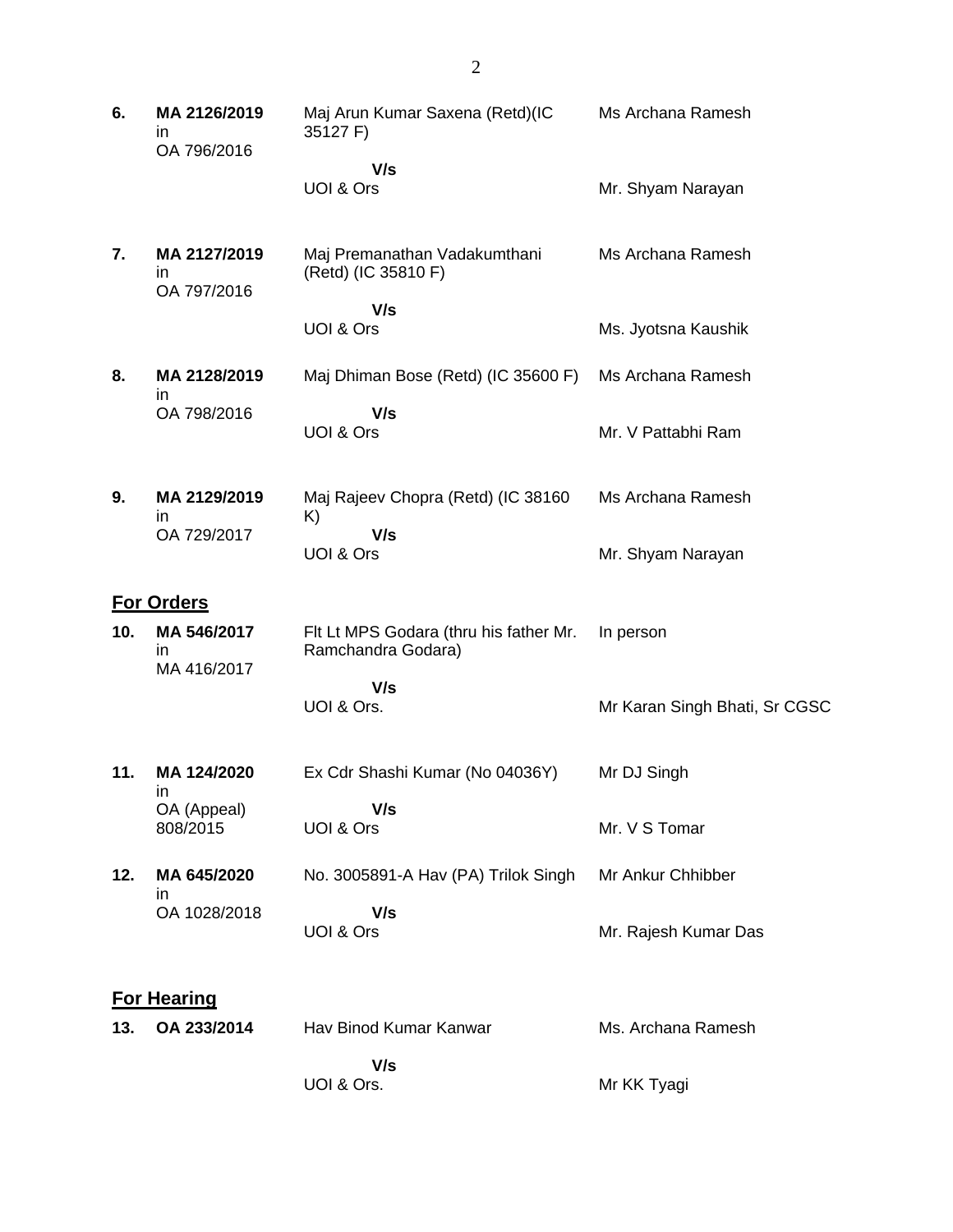| 14.         | OA 234/2014                 | Hav K Natrajan                                                 | Ms. Archana Ramesh                                  |
|-------------|-----------------------------|----------------------------------------------------------------|-----------------------------------------------------|
|             |                             | V/s<br>UOI & Ors.                                              | Mr KK Tyagi                                         |
| <b>WITH</b> |                             |                                                                |                                                     |
| 15.         | OA 235/2014                 | Hav SH Viswanathan                                             | Ms. Archana Ramesh                                  |
|             |                             | V/s<br>UOI & Ors.                                              | Mr KK Tyagi                                         |
| <b>WITH</b> |                             |                                                                |                                                     |
| 16.         | OA 385/2013                 | Hav Md Yaseen                                                  | Mr SS Pandey                                        |
|             |                             | V/s<br>UOI & Ors.                                              | Mr SD Windlesh                                      |
| 17.         | OA 1483/2018                | NTS-17570M Maj Kamlesh Kumar                                   | Mr. Ajit Kakkar                                     |
|             |                             | V/s<br>UOI & Ors.                                              | Mr. Karan Singh Bhati, Sr.<br><b>CGSC</b>           |
| 18.         | OA 643/2019                 | JC-301746-F Sub Balarsen Padhi                                 | Mr. Ajit Kakkar & Associates                        |
|             | (OA 436/2018<br>(RB, JAMMU) | V/s<br>UOI & Ors.                                              | Dr. Vijendra Singh Mahndiyan                        |
| 19.         | OA 703/2019                 | Ex Sub Hariom Sharma (JC 668590 A) Mr Ajit Kakkar & Associates |                                                     |
|             |                             | V/s<br>UOI & Ors.                                              | Mr SP Sharma                                        |
| 20.         | OA 1256/2019                | MCMECH(R)-II Shamsher Singh<br>(No124411 B)                    | Mr Sukhjinder Singh                                 |
|             |                             | V/s<br>UOI & Ors.                                              | Mr. Karan Singh Bhati, Sr.<br>CGSC for R 1 to 4 & 6 |
| 21.         | OA 1825/2019                | Ex Cpl Harish (Admn Asst) (GD) (No<br>918757)                  | Mr Ajit Kakkar & Associates                         |
|             |                             | V/s<br>UOI & Ors.                                              | Mr. Karan Singh Bhati, Sr.<br>CGSC                  |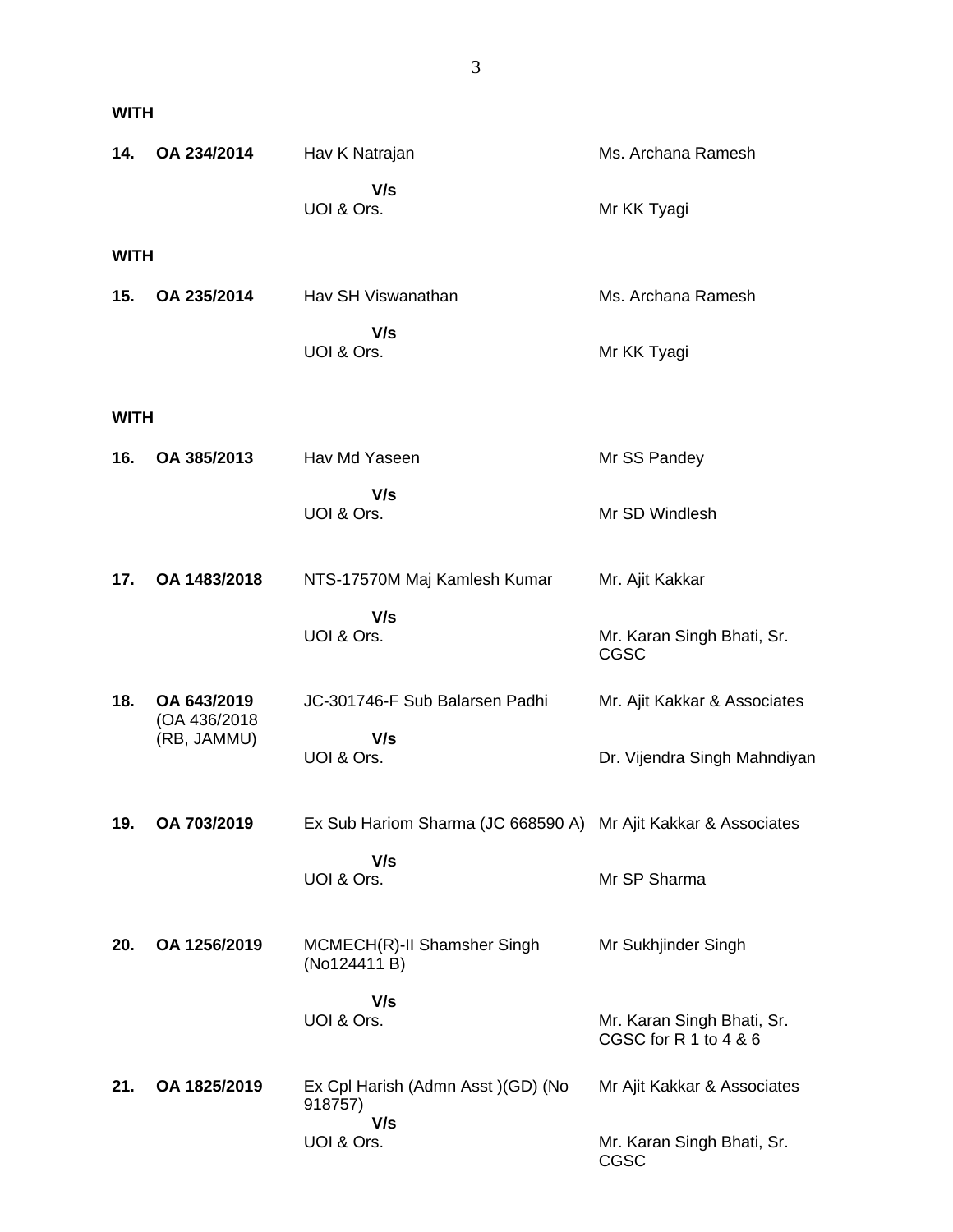| 22. | OA 32/2020  | Sep/DSC Tajveer Singh (No 15105863 Mr US Maurya<br>M) |                     |
|-----|-------------|-------------------------------------------------------|---------------------|
|     |             | V/s<br>UOI & Ors.                                     | Mr. Shyam Narayan   |
| 23. | OA 251/2020 | Master Monu Kapoor                                    | Ms. Archana Ramesh  |
|     |             | V/s<br>UOI & Ors.                                     | Mr Rajesh Kumar Das |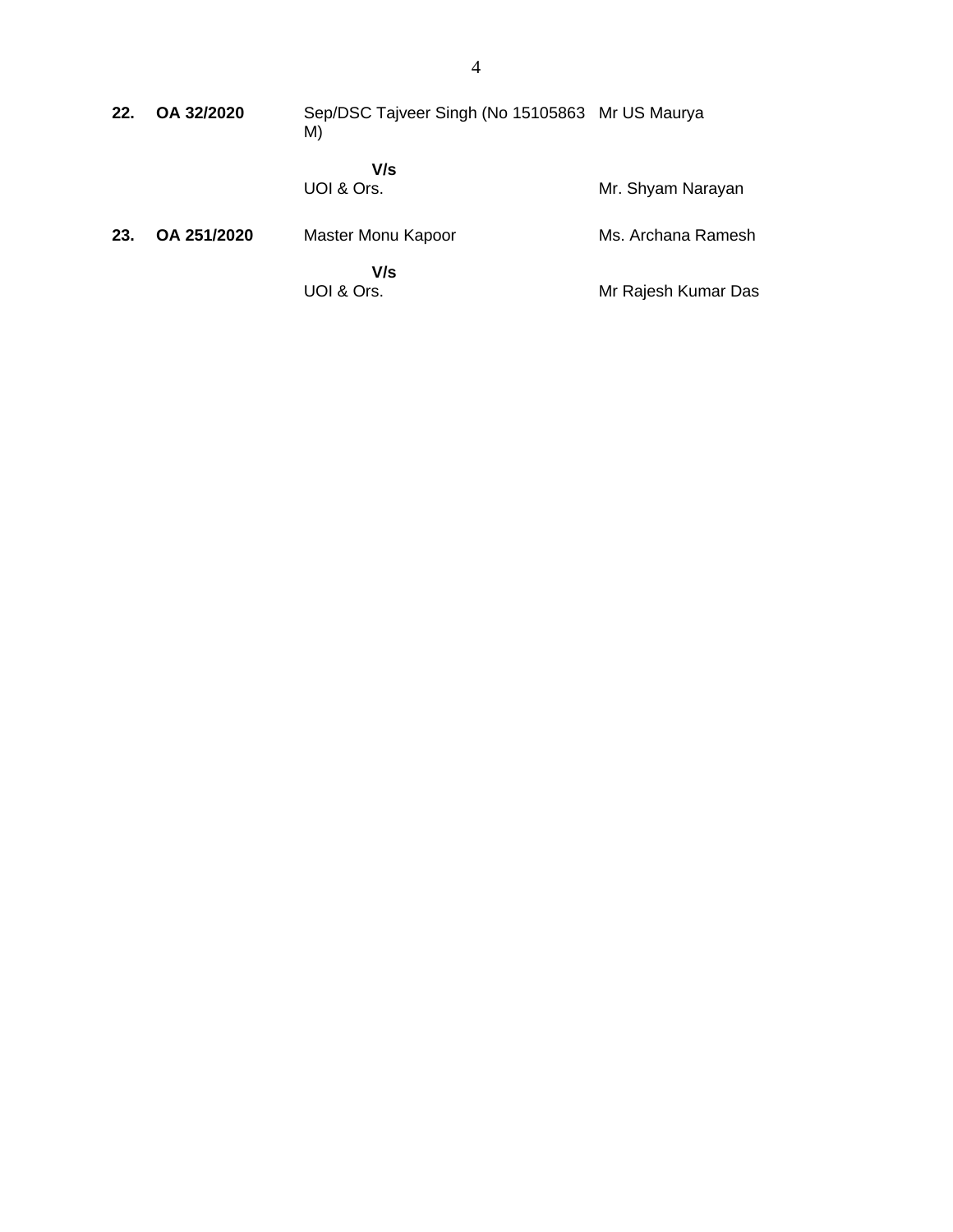# **ARMED FORCES TRIBUNAL, PRINCIPAL BENCH, NEW DELHI LIST OF BUSINESS**

**Date: 19-03-2020**

**Timing: 10:30 AM to 01.00 PM & 02.00 PM to 04.30 PM**

## **COURT No. 2 (Ground Floor)**

#### **CORAM:**

#### **HON'BLE MS. JUSTICE SUNITA GUPTA HON'BLE AIR MARSHAL B.B.P. SINHA**

|    | S. No. Case No.                      | <b>Parties Name</b>                                                                     | <b>Advocate for Petitioner /</b><br><b>Respondents</b> |
|----|--------------------------------------|-----------------------------------------------------------------------------------------|--------------------------------------------------------|
|    |                                      | Admission matters will be taken by the Court                                            |                                                        |
|    | <b>For Admission</b>                 |                                                                                         |                                                        |
| 1. | OA 1474/2019<br>with<br>MA 2393/2019 | Smt Jai Pal Kaur Widow of Ex Hav<br>(Hony Nb Sub) Balraj Singh (No<br>7105146 N) & Ors. | Mr Virender Singh Kadian                               |
|    |                                      | V/s<br>UOI & Ors.                                                                       | Mr. S D Windlesh                                       |
| 2. | OA 1479/2019                         | Hony Nb Sub Ambrish Mall (Retd) (No<br>13857705 M)                                      | Mr SS Pandey & Associates                              |
|    |                                      | V/s<br>UOI & Ors.                                                                       | Mr. J S Yadav                                          |
| 3. | OA 1906/2019<br>with<br>MA 2789/2019 | Wg Cdr Nitin Sharma (2488-S)                                                            | Mr. Ajit Kakkar & Associates                           |
|    |                                      | V/s<br>UOI & Ors.                                                                       | Mr. Anil Kumar Gautam                                  |
| 4. | OA 534/2020<br>with<br>MA 642/2020   | Ex Rect Mohan Balasaheb Sangale<br>$(15580420-A)$                                       | Mr. Ajit Kakkar & Associates                           |
|    |                                      | V/s<br>UOi & Ors.                                                                       | Mr. Satya Ranjan Swain                                 |
| 5. | OA 535/2020<br>with                  | Ex Sep Kartar Singh (No 4560615 W)                                                      | Ms Archana Ramesh                                      |
|    | MA 643/2020                          | V/s<br>UOI & Ors.                                                                       | None                                                   |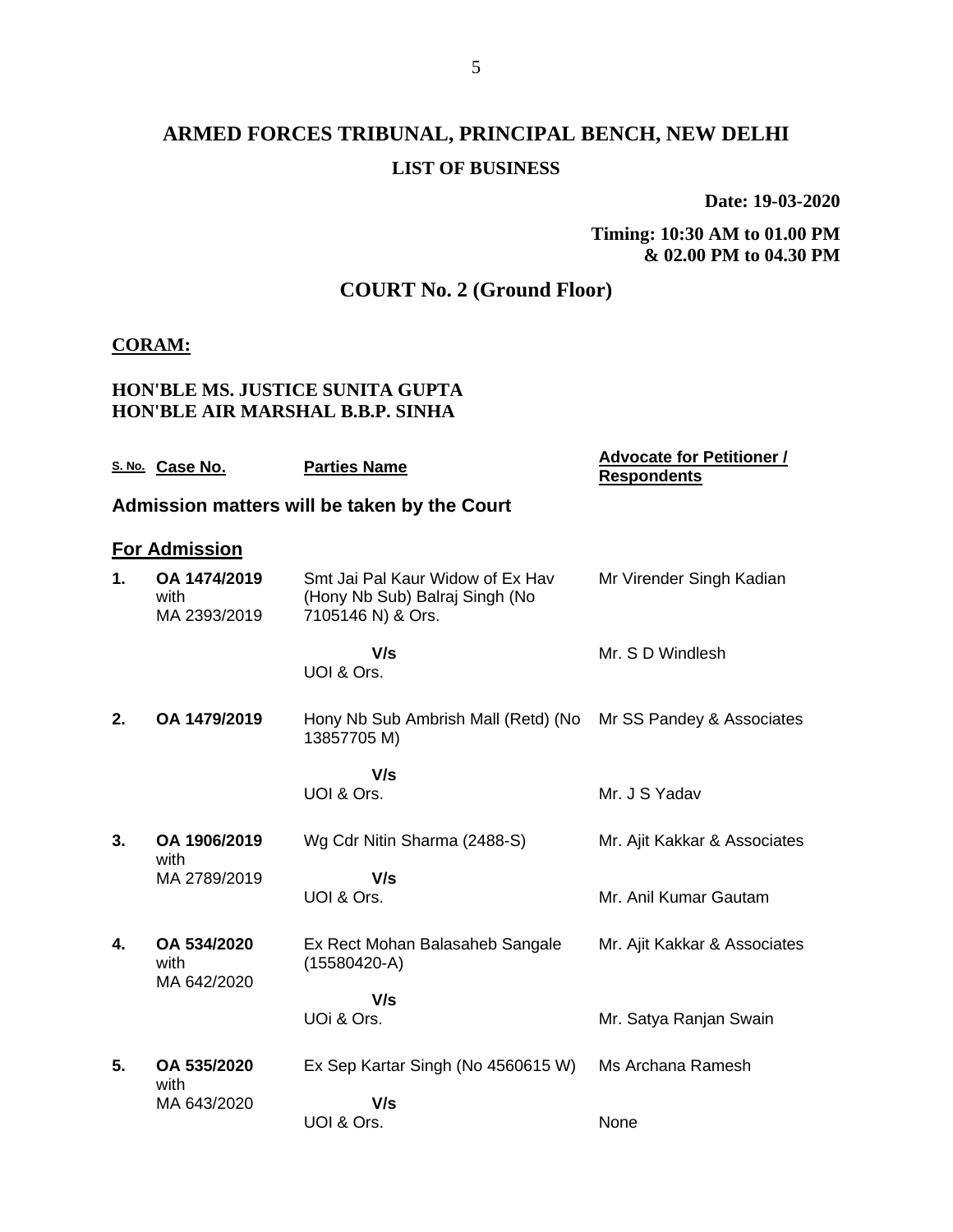| 6.  | OA 536/2020<br>with                  | Ex Hav Gopal Singh (6482418-L)                          | Mr. Praveen Kumar            |
|-----|--------------------------------------|---------------------------------------------------------|------------------------------|
|     | MA 644/2020                          | V/s<br>UOI & Ors.                                       | Mr. Shyam Narayan            |
| 7.  | OA 537/2020                          | Ex Sgt Rajesh Kumar (743239-R)                          | Mr. Ajit Kakkar & Associates |
|     |                                      | V/s<br>UOI & Ors.                                       | Mr. Ashok Chaitanya          |
| 8.  | OA 538/2020                          | Ex Hav (Hony Nb Sub) Satya Pal<br>Singh (No 14220310 M) | Mr Virender Singh Kadian     |
|     |                                      | V/s<br>UOI & Ors.                                       | None                         |
| 9.  | OA 539/2020                          | 14377575 Nk Tara Datt Bhatt (DSC<br>GD) Retd.           | Mr. Manoj Kumar Gupta        |
|     |                                      | V/s<br>UOI & Ors.                                       | None                         |
| 10. | OA 541/2020                          | V-00423N Col (TS) Brahma Nand<br>Gupta (Retd.)          | Mr. Manoj Kr Gupta           |
|     |                                      | V/s<br>UOI & Ors.                                       | None                         |
|     | <b>Part Heard</b>                    |                                                         |                              |
| 11. | OA 57/2020<br>(End of Bd)            | Maj Gen S C Sharan (Retd.)                              | Mr. T Prashad                |
|     |                                      | V/s<br>UOI & Ors.                                       | Mr Anil Gautam               |
|     |                                      | Dates will be given by the Tribunal Officer             |                              |
|     | <b>Pleadings not complete</b>        |                                                         |                              |
| 12. | OA 2049/2018<br>with<br>MA 2257/2018 | EX EAP-3 G Vishnu Varthan (No<br>181234Y)               | Mr. Ved Prakash              |
|     |                                      | V/s<br>UOI & Ors.                                       | Mr SP Sharma                 |
| 13. | OA 418/2019<br>with                  | Ex JWO Ram Dhari Malik S (No<br>281837 S)               | Mr OS Punia                  |

 **V/s** UOI & Ors.

Mr. Y P Singh

MA 983/2019

6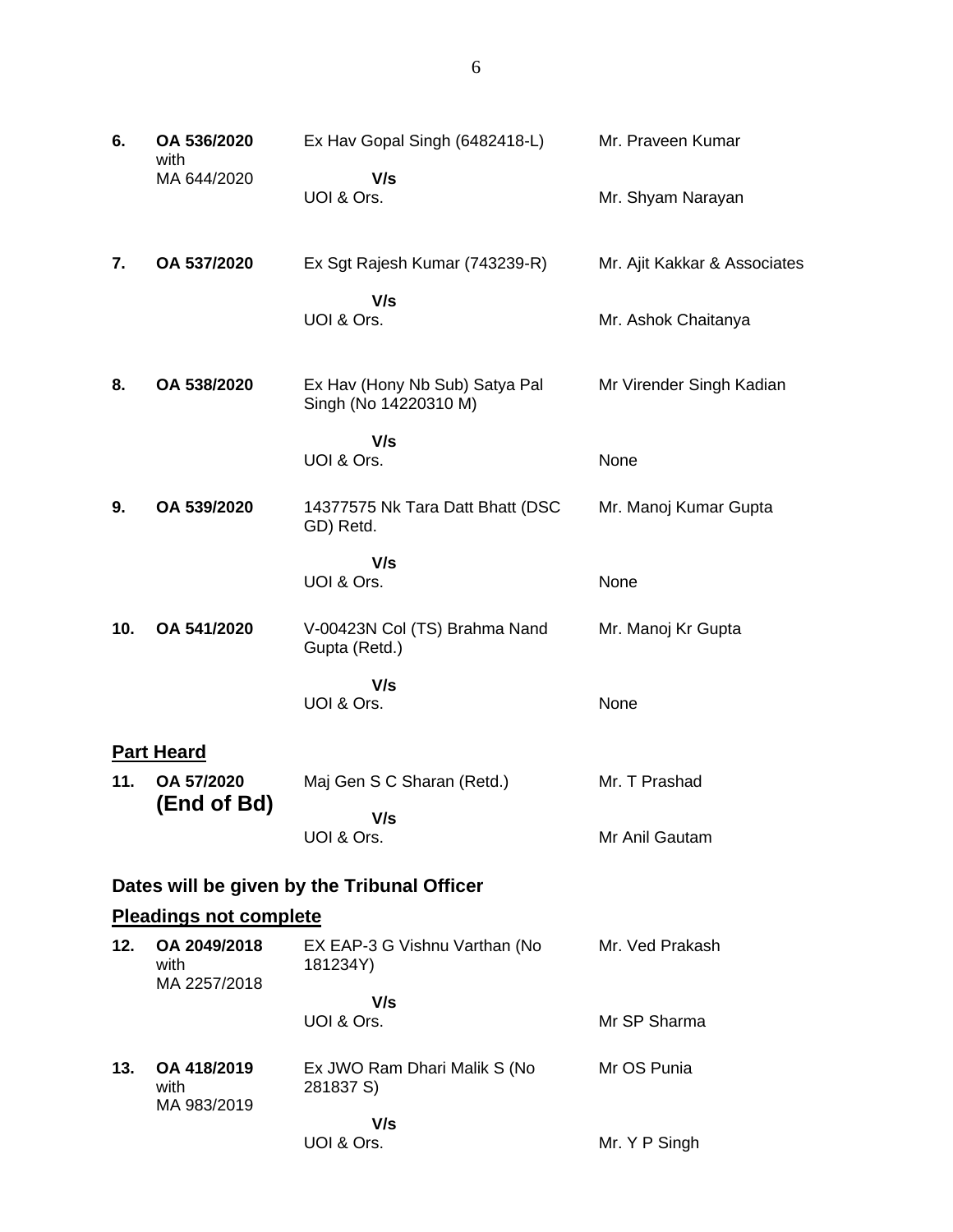| 14. | OA 700/2019<br>with<br>MA 1298/2019 | No. 651319-T Ex MWO (HFL) Amrit Lal Mr. Virender Singh Kadian<br>Sekhri |                                       |
|-----|-------------------------------------|-------------------------------------------------------------------------|---------------------------------------|
|     |                                     | V/s                                                                     |                                       |
|     |                                     | UOI & Ors.                                                              | Mr. Rajesh Kumar Das                  |
| 15. | OA 701/2019<br>with<br>MA 1299/2019 | JC-629561P Ex Sub Hari Bahadur<br>Thapa                                 | Mr. VS Kadian                         |
|     |                                     | V/s                                                                     |                                       |
|     |                                     | UOI & Ors.                                                              | Mr. K K Tyagi                         |
| 16. | OA 754/2019<br>with<br>MA 1355/2019 | Ex Rect Abhinash Kumar (No<br>4588427L)                                 | Mr. Ved Prakash                       |
|     |                                     | V/s                                                                     |                                       |
|     |                                     | UOI & Ors.                                                              | Mr. S P Sharma                        |
| 17. | OA 1071/2019<br>with                | No. 4186535 Ex Nk Narender Singh                                        | Mr. Virender Singh Kadian             |
|     | MA 1740/2019                        | V/s                                                                     |                                       |
|     |                                     | UOI & Ors.                                                              | Mr. Arvind Patel                      |
|     |                                     |                                                                         |                                       |
| 18. | OA 1153/2019                        | No 137974B LS (GW) Bijay Kumar<br>Swain (Retd)<br>V/s                   | Mr. Manoj Kumar Gupta                 |
|     |                                     | UOI & Ors.                                                              | Ms Barkha Babbar                      |
|     | <b>For Execution</b>                |                                                                         |                                       |
| 19. | MA 2579/2019                        | Ex Cfn Monu Ram (No 14684094 Y)                                         | Mr Virender Singh Kadian              |
|     | in.<br>OA 936/2017                  | V/s                                                                     |                                       |
|     |                                     | UOI & Ors                                                               | Mr. Y P Singh                         |
|     |                                     |                                                                         |                                       |
| 20. | MA 2717/2019<br>in.                 | No. 114711-H Ex POMA Swadesh<br>Kumar                                   | Mr. Virender Singh Kadian             |
|     | OA 258/2018                         | V/s                                                                     |                                       |
|     |                                     | UOI & Ors.                                                              | Mr. S P Sharma                        |
| 21. | MA 2787/2019<br>in                  | TC-31382W Lt Col R R Juchani (Retd.)                                    | Mr. Indra Sen Singh/Abhishek<br>Singh |
|     | OA 1773/2018                        | V/s<br>UOI & Ors.                                                       | Mr. Rajesh Kumar Das                  |
|     |                                     |                                                                         |                                       |
|     | <b>Miscellaneous</b>                |                                                                         |                                       |
| 22. | MA 2937/2019<br>in                  | JC-761549W Sub Suryakant Kumar<br>(Retd.)                               | Mr. S S Pandey                        |
|     | OA 385/2018                         | V/s                                                                     |                                       |

UOI & Ors.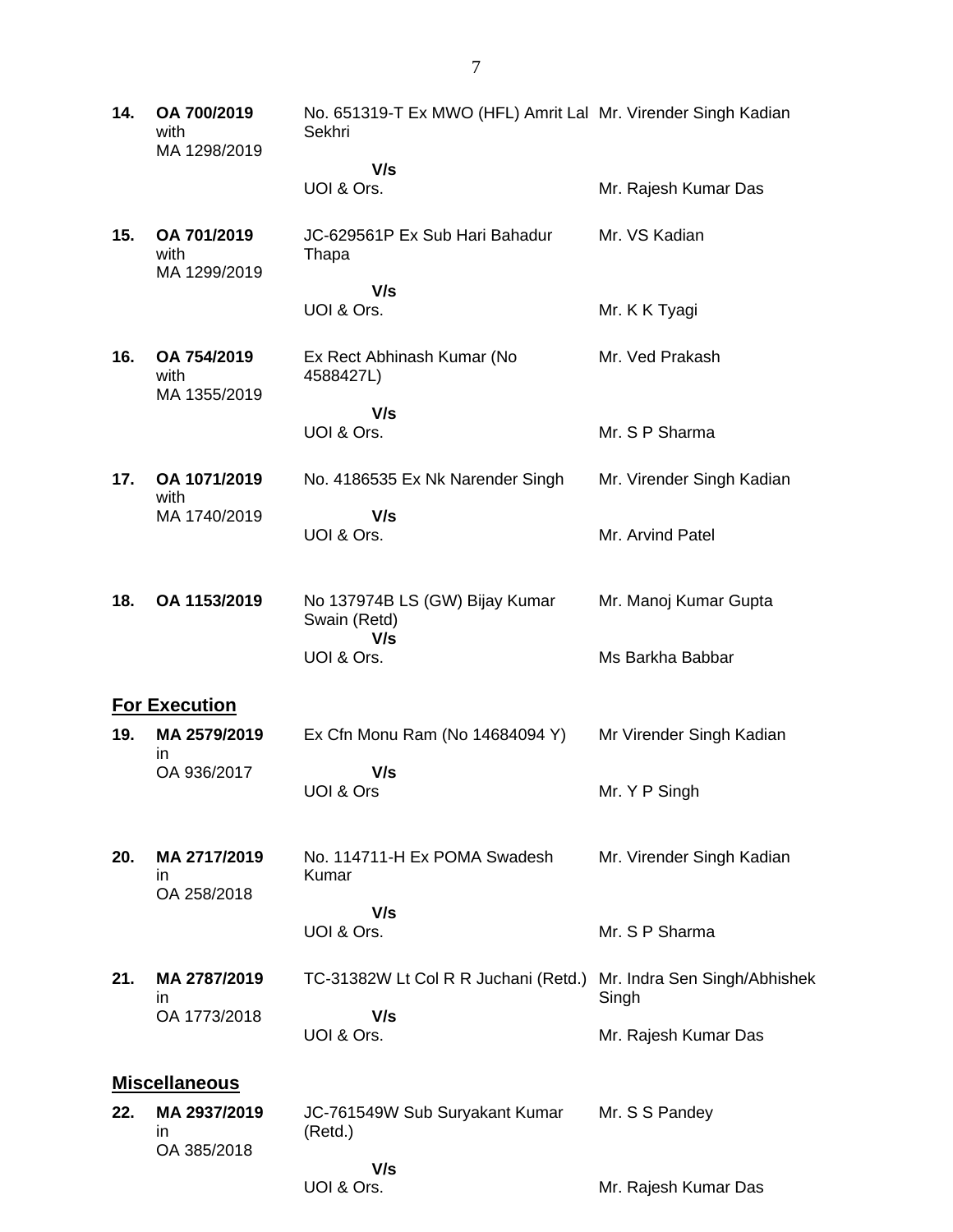| 23. | MA 3264/2019<br>in | UOI & Ors                                               | Ms Barkha Babbar         |
|-----|--------------------|---------------------------------------------------------|--------------------------|
|     | OA 1687/2016       | V/s<br>Capt Anil Kumar Malhotra (Retd.) (IC<br>36774 N) | Mr. Aditya Singh Paur    |
| 24. | MA 641/2020<br>ın  | Cdr Prabir Singha (Retd) (89763-F)                      | Mr. Shakti Chand Jaidwal |
|     | OA 897/2017        | V/s<br>UOI & Ors                                        | Mr. V Pattabhi Ram       |

## **Pleadings complete**

| 25. TA 356/2010<br>WP(C) 6926/2004 | Ex LAC Rajesh Kumar Sharma | Mr Balbir Singh Saini & SK Tyagi |
|------------------------------------|----------------------------|----------------------------------|
|                                    | V/s<br>UOI & Ors.          | Mr VS Tomar                      |

| 26. | OA 552/2016<br>with | Ex AC 2 Budh Prakash     | Mr. V S Kadian |
|-----|---------------------|--------------------------|----------------|
|     | MA 397/2016         | <b>V/s</b><br>UOI & Ors. | Mr KK Tyagi    |
|     |                     |                          |                |

| 27. | OA 1058/2016 | Sqn Ldr Brahm Prakash (Retd)<br>V/s | TrilokNath Saxena, HC<br>Kharbanda & Vipin Kumar<br>Saxena |
|-----|--------------|-------------------------------------|------------------------------------------------------------|
|     |              |                                     |                                                            |
|     |              | UOI & Ors.                          | Ms Jyotsana Kaushik                                        |

#### **28. OA 1571/2016** Ex Sgt Ajit Kumar Kaushik  **V/s** UOI & Ors. Ms. Pallavi Awasthi & Mr. A K Yadav Mr Karan Singh Bhati, Sr CGSC

- **29. OA 50/2018** Fg Offr Simran Sodhi (23841-N) (Retd) Mr. Ajit Kakkar  **V/s** UOI & Ors. Mr Ashok Chaitanya
- **30. OA 218/2018** No.2866593 Ex Rect Fateh Singh  **V/s** UOI & Ors. Mr. J P Sharma Mr VS Tomar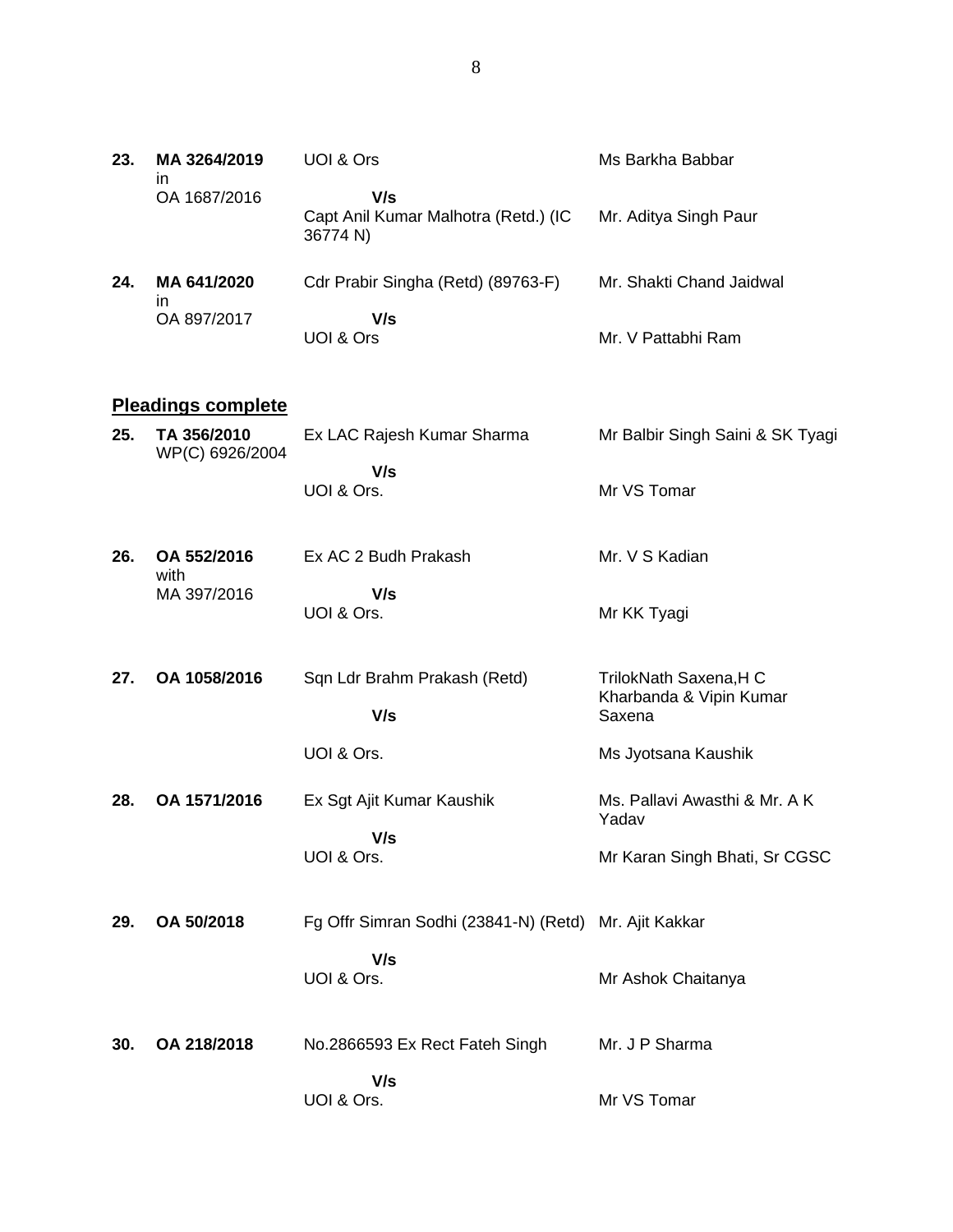| 31. | OA 611/2018  | 14929885P Ex Nk Mayank Chaudhary Mr. V S Kadian                                    |                                                      |
|-----|--------------|------------------------------------------------------------------------------------|------------------------------------------------------|
|     |              | V/s<br>UOI & Ors.                                                                  | Mr SD Windlesh for R 1-3, Ms<br>Anjali Vohra for R-4 |
| 32. | OA 1582/2018 | Smt Rajeshwari Devi W/O Late Hav<br>Ram Vir Singh Chouhan (No<br>14253509N)<br>V/s | Mr Ajit Kakkar                                       |
|     |              | UOI & Ors.                                                                         | Mr. Avdhesh Kumar Singh                              |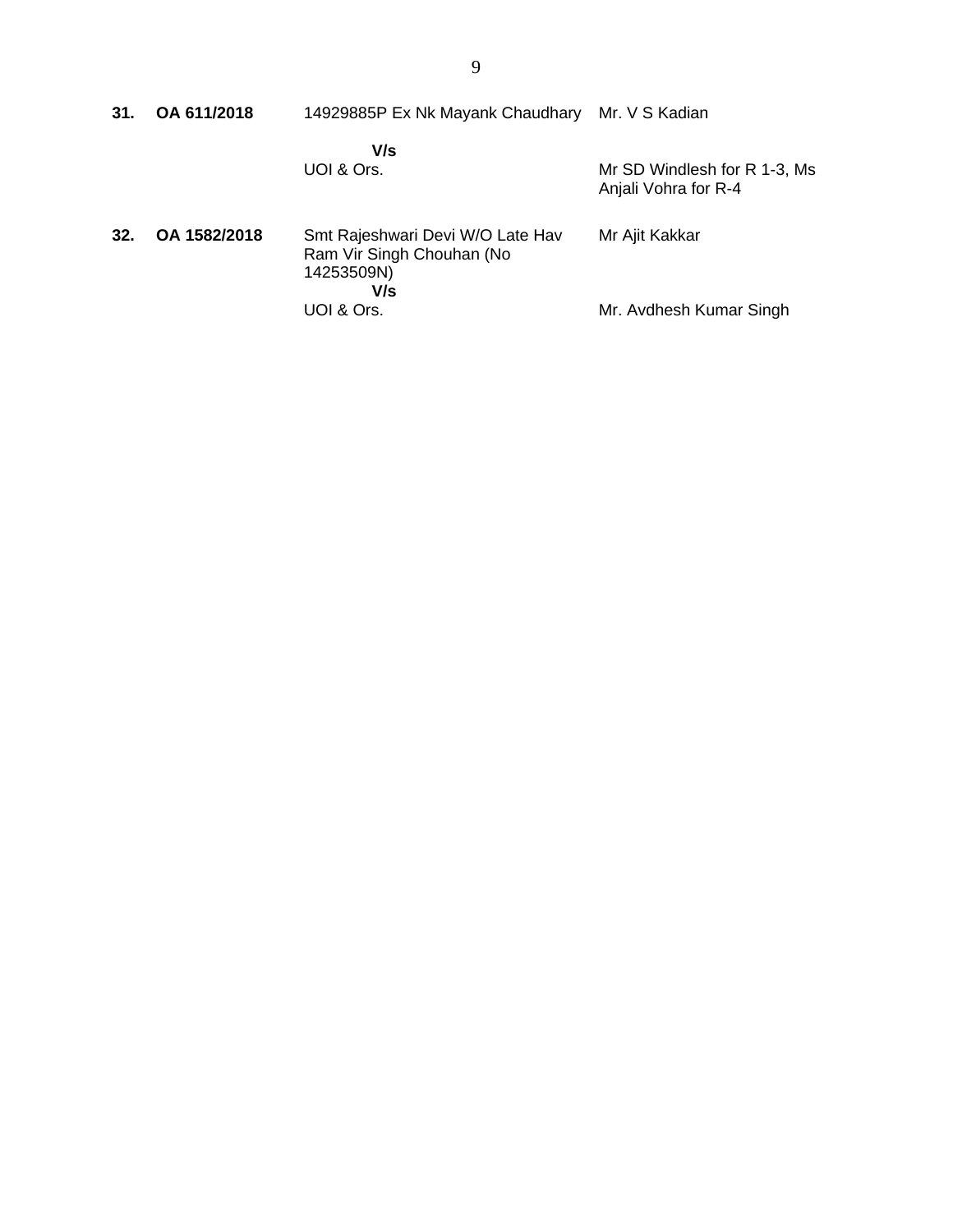# **ARMED FORCES TRIBUNAL, PRINCIPAL BENCH, NEW DELHI LIST OF BUSINESS**

**Date: 19-03-2020**

**Timing: 11:00 AM**

# **PRINCIPAL REGISTRAR COURT**

|    | S. No. Case No.                     | <b>Parties Name</b>                                                 | <b>Advocate for Petitioner /</b><br><b>Respondents</b> |
|----|-------------------------------------|---------------------------------------------------------------------|--------------------------------------------------------|
|    | <b>For Appearance/Direction</b>     |                                                                     |                                                        |
| 1. | OA 1824/2018                        | Col Bikram Singh Malik (Retd) (IC<br>42413L)                        | Mr Anil Srivastava & Associates                        |
|    |                                     | V/s<br>UOI & Ors.                                                   | Mr. Satya Ranjan Swain                                 |
| 2. | OA 336/2019<br>with                 | Ex LME Sandeep Bhan (135782Y)                                       | Mr. Praveen Kumar                                      |
|    | MA 873/2019                         | V/s<br>UOI & Ors.                                                   | Mr. Shyam Narayan                                      |
| 3. | OA 868/2019<br>with<br>MA 1516/2019 | POCOM (EW) BR Senapaty (Retd) (No Mr Manoj Kumar Gupta<br>135943 N) |                                                        |
|    |                                     | V/s<br>UOI & Ors.                                                   | Ms. Barkha Babbar                                      |
| 4. | OA 907/2019<br>with<br>MA 1552/2019 | No. 14703079-F Ex Rect Krishan<br>Singh                             | Mr. Virender Singh Kadian                              |
|    |                                     | V/s<br>UOI & Ors.                                                   | Mr. Tarunvir Singh Khehar                              |
| 5. | OA 910/2019<br>with                 | No. 2973926-K Ex Sep Sant Ram                                       | Ms. Archana Ramesh                                     |
|    | MA 1555/2019                        | V/s<br>UOI & Ors.                                                   | Mr. Neeraj, Sr. CGSC                                   |
| 6. | OA 912/2019<br>with<br>MA 1558/2019 | Smt Khimuli Devi M/O Ex LAC Manoj<br>Singh (No 946035L)             | Mr. VS Kadian                                          |
|    |                                     | V/s<br>UOI & Ors.                                                   | Mr KK Tyagi                                            |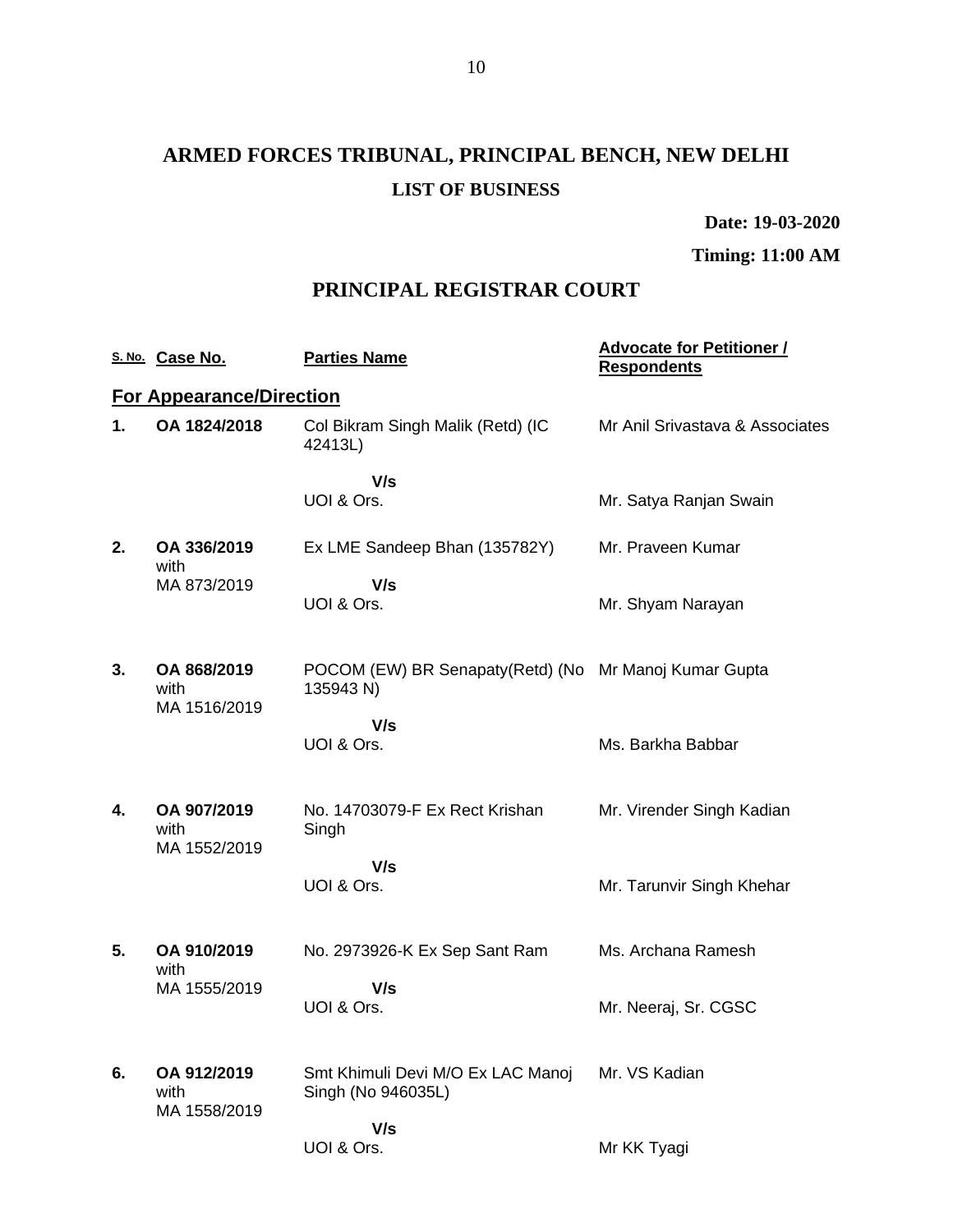| 7.  | OA 913/2019                          | NR-17378H Col (Mrs.) J S Gahlon<br>(Retd.)                 | Mr. Indra Sen Singh/Abhishek<br>Singh                |
|-----|--------------------------------------|------------------------------------------------------------|------------------------------------------------------|
|     |                                      | V/s<br>UOI & Ors.                                          | Mr. Ashok Chaitanya                                  |
| 8.  | OA 917/2019                          | Ex Nk (GD) Dharam Pal Singh (No<br>4549645 N)              | Mr JP Sharma & Associates                            |
|     |                                      | V/s<br>UOI & Ors.                                          | Mr SD Windlesh                                       |
| 9.  | OA 955/2019                          | Ex Hony Nb Ris Ramesh Chandra (No<br>7238214L)             | Mr BS Chaudhary & Jasbir<br>Chaudhary                |
|     |                                      | V/s<br>UOI & Ors.                                          | Mr. Rajeev Kumar                                     |
| 10. | OA 1126/2019                         | IC39243F Maj BS Chhatwal (Retd)                            | Mr. SM Dalal/Ajay Yadav                              |
|     | with<br>MA 1830/2019                 | V/s<br>UOI & Ors.                                          | Mr. Tarunvir Singh Khehar                            |
| 11. | OA 1428/2019                         | Gp Capt Amar Deep Singh (Retd) (No<br>18130)               | Mr. Baljeet Singh                                    |
|     |                                      | V/s<br>UOI & Ors.                                          | Mr. Prabodh Kumar                                    |
| 12. | OA 1429/2019                         | Ex AC (U/T) Karan Singh (No<br>7000213)                    | Mr Baljeet Singh                                     |
|     |                                      | V/s<br>UOI & Ors.                                          | Mr VS Tomar for R 1 to 3 & 5, Mr<br>JS Arora for R-4 |
| 13. | OA 1436/2019                         | Ex MWO Sarjeet Singh (No 225771 N) Mr Praveen Kumar        |                                                      |
|     | with<br>MA 2173/2019                 | V/s<br>UOI & Ors.                                          | Ms. Barkha Babbar                                    |
| 14. | OA 1438/2019<br>with<br>MA 2334/2019 | Gp Capt Girija Shanker Pathak<br>(Retd)(No 13883)          | Mr Baljeet Singh                                     |
|     |                                      | V/s<br>UOI & Ors.                                          | Mr. K K Tyagi                                        |
|     |                                      |                                                            |                                                      |
| 15. | OA 1439/2019<br>with                 | Ex Sgt Raj Kumar Singh (No 711703H) Mr. Rakesh Kumar Singh |                                                      |
|     | MA 2335/2019                         | V/s<br>UOI & Ors.                                          | Mr. Ashok Chaitanya                                  |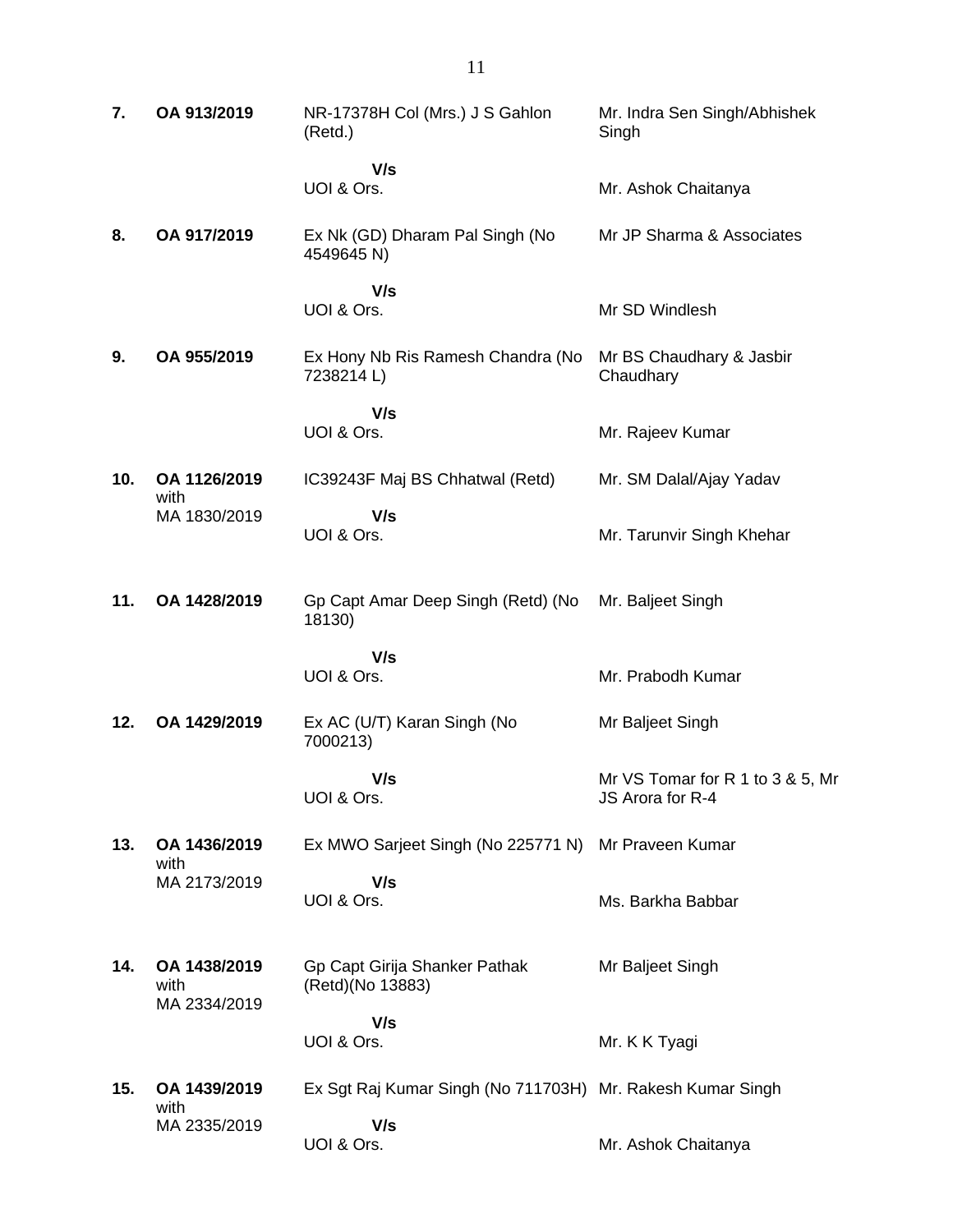| 16. | OA 1454/2019                         | Sgt Sanjeev Kumar (No 773711 G)                                                        | Mr Ajeet Yadav                     |
|-----|--------------------------------------|----------------------------------------------------------------------------------------|------------------------------------|
|     |                                      | V/s<br>UOI & Ors.                                                                      | Mr. JS Rawat                       |
| 17. | OA 1486/2019<br>with<br>MA 2406/2019 | Smt Ishrat Jahan Wd/O No 14408865L Mr SS Pandey and Associates<br>Late Ex Gnr Asif Ali |                                    |
|     |                                      | V/s<br>UOI & Ors.                                                                      | Mr. Ashok Chaitanya                |
| 18. | OA 1957/2019<br>with<br>MA 2828/2019 | Ex MC EAAR-II Vivek Tiwari (197938-<br>K)                                              | Mr. Ved Prakash                    |
|     |                                      | V/s<br>UOI & Ors.                                                                      | Mr. K K Tyagi                      |
| 19. | OA 1966/2019                         | Ex CHAA Vrun Kumar (No 182152 H)                                                       | Mr Ved Prakash                     |
|     |                                      | V/s<br>UOI & Ors.                                                                      | Mr. Neeraj, Sr. CGSC               |
| 20. | OA 1967/2019                         | Ex RPO Vikrant Pathania (No 138149<br>A)                                               | Mr Ved Praakash                    |
|     |                                      | V/s<br>UOI & Ors.                                                                      | Mr. Karan Singh Bhati, Sr.<br>CGSC |
| 21. | OA 1970/2019                         | Ex POELA Ajay Kumar (No 139065 H)                                                      | Mr Ved Prakash                     |
|     |                                      | V/s<br>UOI & Ors.                                                                      | Mr. Avdhesh Kumar Singh            |
| 22. | OA 1971/2019                         | Ex LAM Hameer Singh Rana (No<br>138875 A)                                              | Mr Ved Prakash                     |
|     |                                      | V/s<br>UOI & Ors.                                                                      | Mr. Barkha Babbar                  |
| 23. | OA 1972/2019<br>with                 | Ex Sep Salik Ram Sharma (No<br>9211259)                                                | Mr Ajit Kakkar                     |
|     | MA 2849/2019                         | V/s<br>UOI & Ors.                                                                      | Mr. Neeraj, Sr. CGSC               |
| 24. | OA 1973/2019<br>with                 | Ex CPL Dwarika Ram (No 776993N)                                                        | Mr. Ved Prakash                    |
|     | MA 2850/2019                         | V/s<br>UOI & Ors.                                                                      | Mr. Neeraj, Sr. CGSC               |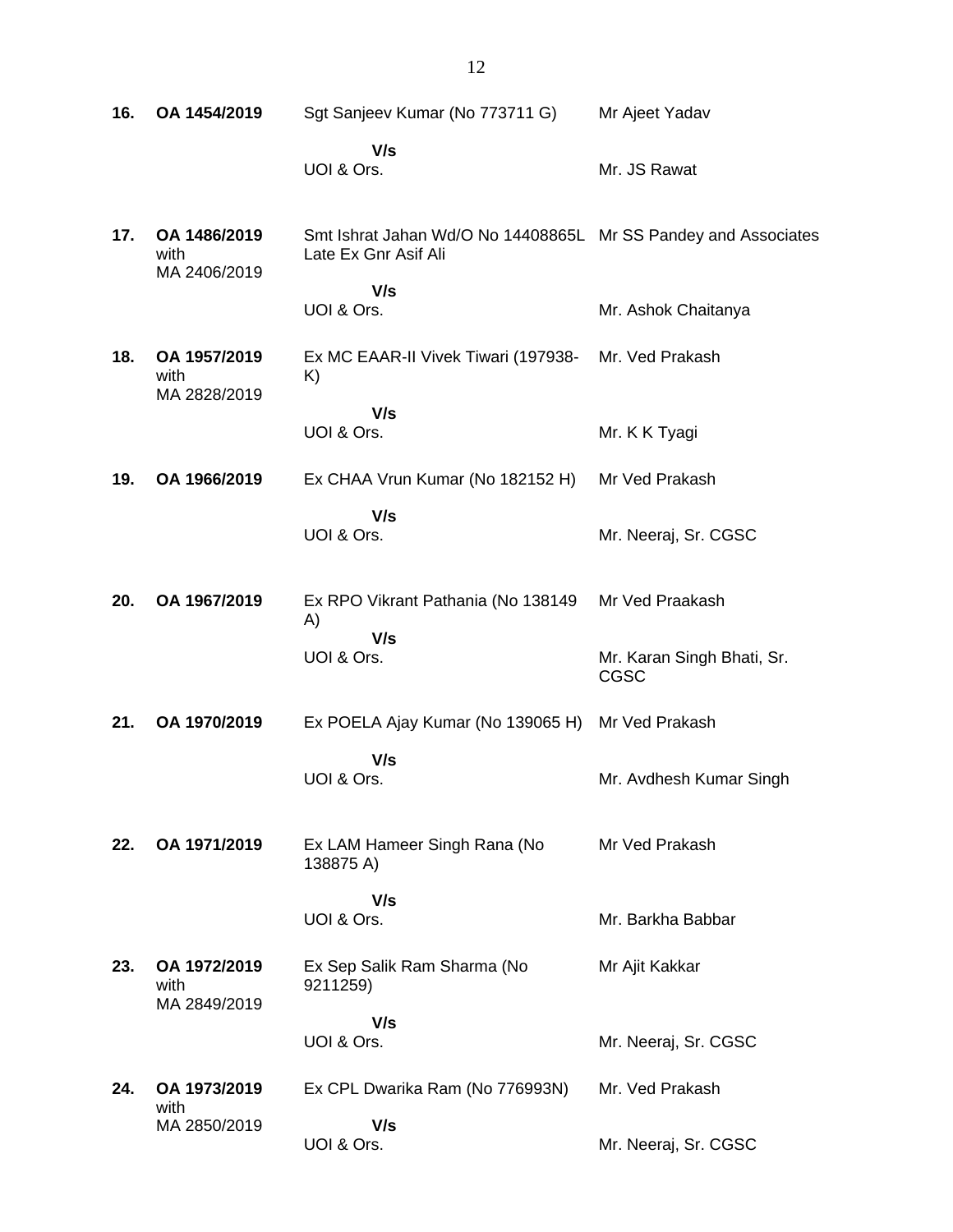| 25. | OA 1974/2019<br>with<br>MA 2851/2019 | Ex Sub/Clk Baldev Singh (JC-<br>529947A)                                            | Mr Ved Prakash                        |
|-----|--------------------------------------|-------------------------------------------------------------------------------------|---------------------------------------|
|     |                                      | V/s<br>UOI & Ors.                                                                   | Mr. Arvind Patel                      |
| 26. | OA 1975/2019                         | IC-53435K Col Yaser Khan                                                            | Mr. S S Pandey & Associates           |
|     |                                      | V/s<br>UOI & Ors.                                                                   | Ms. Jyotsna Kaushik                   |
| 27. | OA 1977/2019                         | Smt. Ved Kumari Sharma Wd/o No.<br>7034560 Late Ex Hav (Hony Nb Sub)<br>Ashok Kumar | Mr. J P Sharma & Associates           |
|     |                                      | V/s<br>UOI & Ors.                                                                   | Mr. D K Sabat                         |
| 28. | OA 1983/2019<br>with<br>MA 2860/2019 | IC-45277L Col Kiran Kumar Verma<br>(Retd.)                                          | Mr. Ajit Kakkar                       |
|     |                                      | V/s<br>UOI & Ors.                                                                   | Mr. Harish V Shankar                  |
|     |                                      |                                                                                     |                                       |
| 29. | OA 2354/2019                         | Sub Maj (Hony Capt) Upendra Kumar<br>Sharma (Retd) (JC 268839 N)                    | Mr SS Pandey & Associates             |
|     |                                      | V/s                                                                                 |                                       |
|     |                                      | UOI & Ors.                                                                          | Mr. Arvind Patel                      |
| 30. | OA 114/2020<br>with                  | Ex Hav Mahadev (No 14476050P)                                                       | Mr. Praveen Kumar                     |
|     | MA 132/2020                          | V/s<br>UOI & Ors.                                                                   | Mr. Barkha Babbar                     |
| 31. | OA 115/2020<br>with<br>MA 133/2020   | Lt Cdr Suthram Suresh (Retd.) (50632- Ms. Archana Ramesh<br>Y)                      |                                       |
|     |                                      | V/s                                                                                 |                                       |
|     |                                      | UOI & Ors.                                                                          | Mr Harish V Shankar                   |
| 32. | OA 116/2020<br>with                  | No 14651338F Hav (PA) Swatej Kumar Mr Indra Sen Singh And Mr                        | Abhishek Singh                        |
|     | MA 134/2020                          | V/s<br>UOI & Ors.                                                                   | Ms. Jyotsna Kaushik                   |
| 33. | OA 119/2020                          | No. 15775908-W Hav/PA G<br>Anandharaj                                               | Mr. Indra Sen Singh/Abhishek<br>Singh |
|     |                                      | V/s<br>UOI & Ors.                                                                   | Mr. Karan Singh Bhati, Sr.<br>CGSC    |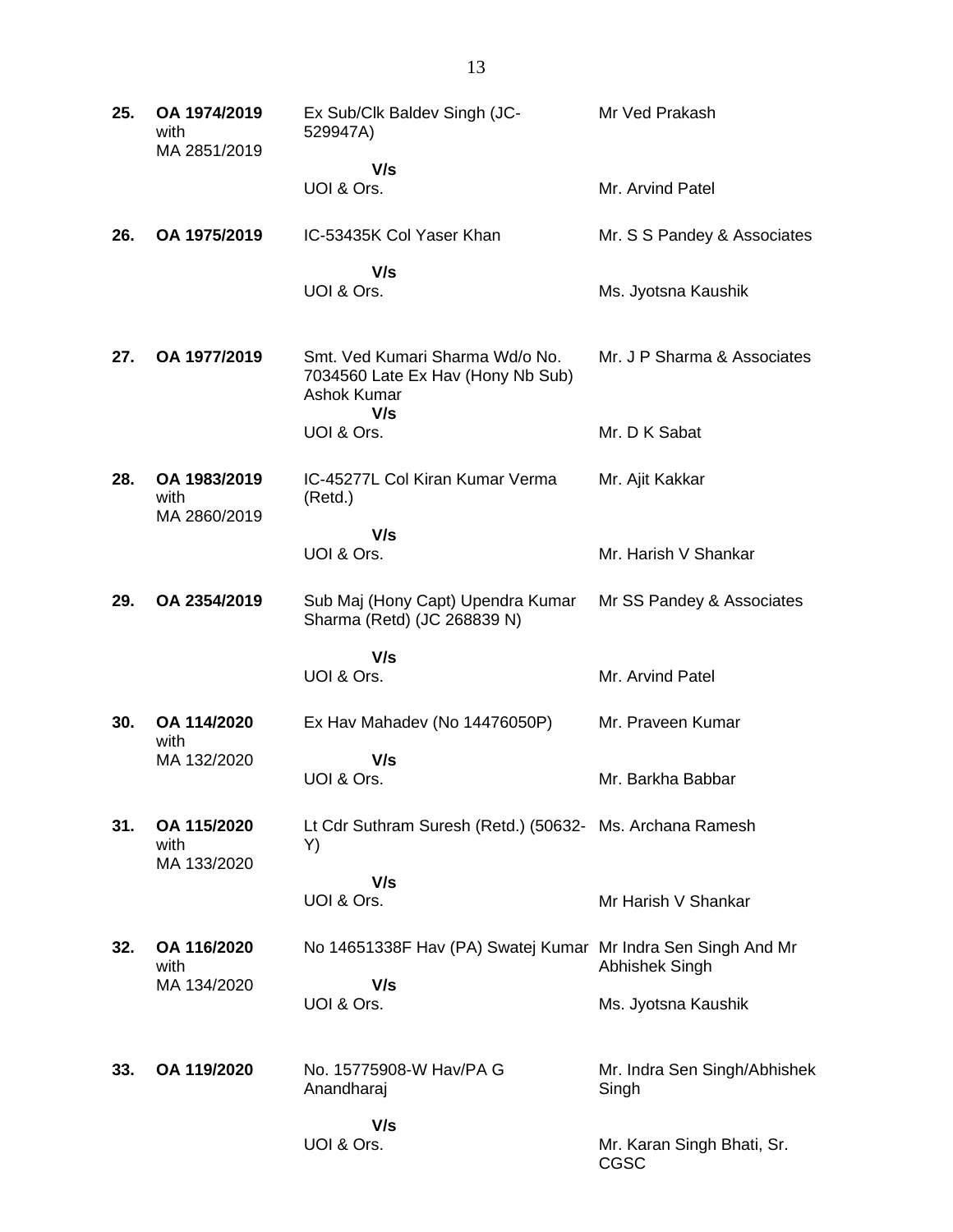| 34. | OA 130/2020<br>with                | Ex Nk Pramod Kumar (14540228-X)                         | Mr. Praveen Kumar                  |
|-----|------------------------------------|---------------------------------------------------------|------------------------------------|
|     | MA 156/2020                        | V/s<br>UOI & Ors.                                       | Mr. J S Yadav                      |
| 35. | OA 131/2020<br>with                | Ex Sgt Sanjay Kumar Roy (774754-F)                      | Mr Praveen Kumar                   |
|     | MA 157/2020                        | V/s<br>UOI & Ors.                                       | Mr. V S Tomar                      |
| 36. | OA 132/2020<br>with                | Ms Lipy Kapoor W/O Late Col Rishi<br>Kapoor (IC-48319X) | Mr. Anand Kumar                    |
|     | MA 158/2020                        | V/s<br>UOI & Ors.                                       | Mr. Neeraj, Sr. CGSC               |
| 37. | OA 133/2020<br>with<br>MA 159/2020 | Ex CHME Manoj Kumar (No 114133<br>W)                    | Mr Ved Prakash                     |
|     |                                    | V/s<br>UOI & Ors.                                       | Mr. J S Yadav                      |
| 38. | OA 137/2020<br>with                | JC-730238F Ex Sub Narender Singh                        | Mr. Praveen Kumar                  |
|     | MA 163/2020                        | V/s<br>UOI & Ors.                                       | Ms. Suman Chauhan                  |
| 39. | OA 138/2020<br>with                | Ex Nk Jagbir Singh Dagar (1483463-P) Mr. Ved Prakash    |                                    |
|     | MA 164/2020                        | V/s<br>UOI & Ors.                                       | Mr. Ashok Chaitanya                |
| 40. | OA 139/2020<br>with                | Ex Rect Rajat Sharma (13781870-F)                       | Mr. Ved Prakash                    |
|     | MA 165/2020                        | V/s<br>UOI & Ors.                                       | Mr. Karan Singh Bhati, Sr.<br>CGSC |
| 41. | OA 140/2020<br>with<br>MA 166/2020 | JC-669191H Ex Sub Layhate Suresh<br>Akaram              | Mr. Durgesh Kumar Sharma           |
|     |                                    | V/s<br>UOI & Ors.                                       | Mr, Shyam Narayan                  |
|     |                                    |                                                         |                                    |
| 42. | OA 144/2020                        | Ex Sgt Rokkam Arun Kumar (no<br>772633F)                | Mr Praveen Kumar                   |

 **V/s** UOI & Ors.

Mr. Satya Ranjan Swain